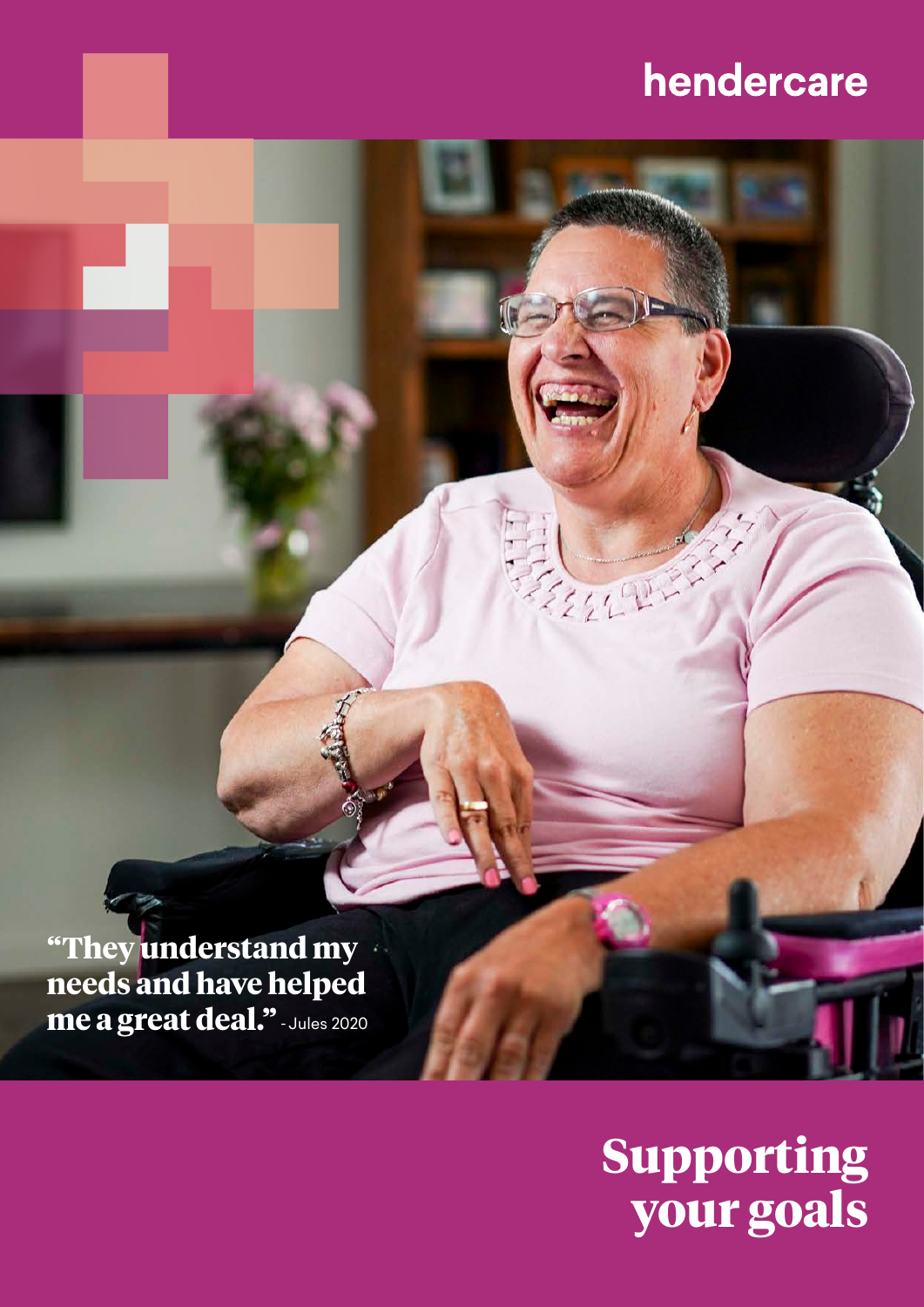### You set your goals, we help you reach them

### **Home & Community Supports**

Cleaning and tidying around the home and garden maintenance.

#### HOUSEHOLD TASKS

Nurses on staff who can provide assistance with a range of medical needs including ventilator and tracheostomy management, PEG feeding, medication management and implementing behaviour management guidelines.

#### NURSING & COMPLEX CARE

Assistance at the shops or we can complete the shop for you.

#### SHOPPING

Transport to and from medical appointments and social outings.

#### TRANSPORT

#### MEAL PREPARATION

Assistance to prepare meals on your behalf or to assist you.

One-on-one social outings or help to connect with your community.

#### COMMUNITY SUPPORT

Assistance with showering, dressing, eating, transfers and positioning.

#### PERSONAL CARE

Support to help loved ones take a break when needed.

#### IN-HOME RESPITE

Around-the-clock care when needed.

#### 24 HOUR / LIVE-IN SUPPORT

#### LIFE SKILLS DEVELOPMENT

Developing skills to promote your independence.

Phone 1300 764 433 Email hello@hendercare.com.au Web hendercare.com.au

Our Support Coordinators will help you understand and implement the funded supports in your NDIS plan. With a focus on building your skills, we support you in making informed choices about your funding and connect you with providers to deliver your services.



We pride ourselves on providing you with fast access to quality home and community services and are ready to support you with your NDIS plan.

### **Psychosocial Supports & Recovery Coaching**

If you require psychosocial support, we can offer a range of capacity building and core support services to help increase your independence and social and economic participation.

We can also provide Recovery Coaches to help you plan your recovery journey and then support you as you go through it.





As an experienced NDIS provider, at HenderCare, it's our job to support you in achieving your goals and strengthening your capacity to live confidently in your community.

We understand the importance of carefully matching you with staff who are the best fit for you and your needs. We provide services including:

- **Home & Community Supports**
- Support Coordination
- Psychosocial Supports
- Therapy Services
- Plan Management
- **J** Supported Independent Living (SIL)